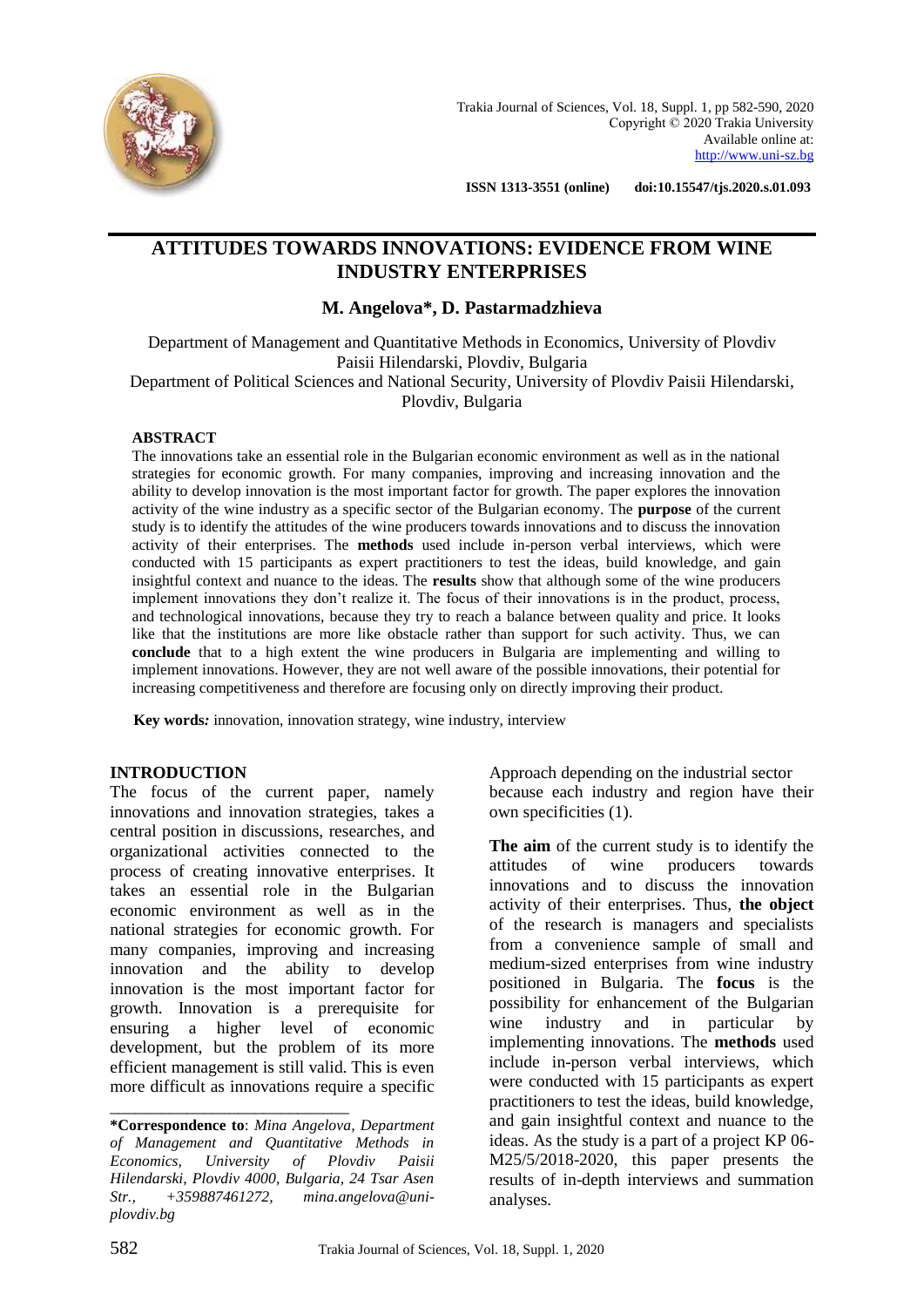The article is **structured** as follows: following the introduction, in the second part is described the methodological framework for investigating the innovation activities. This analysis paves the way for the third part which is highlighted the results and discussion of the research. The article closes with conclusions and recommendations for future research in the field of investigation the innovation activities in the wine industry.

## **METHODOLOGY**

### **Research Design**

The Research Design method is deemed to employ direct interviews as a tool for investigating the Research Problem. These interviews are based on open-question sessions with fixed timing for 1 hour. The advantages of using direct interviews are related to the indepth information, openness in discussions, and direct hands-on approach when exploring such kind of sensitive corporate issues. The information provided by the company supports the analysis of its internal environment. This will define the current innovation performance status and also the current positioning of the wine industry enterprises.

## **Data Collection**

Data Collection is based on interview replies and statements. They were our primary source of information. Based on data gathering, analytical information was synthesized and produced for the purposes of the research. In fact, in the research data gathering as a technique was formalized through our direct interaction in a discussion format with the Top Executives and the CEOs. Thus, we got consistent information on the problem under scrutiny. In addition, to the interview sessions, desk research was conducted, in order to counter-check the information against inconsistencies and to build correct and up-todate logical models of reasoning.

## **Unstructured (in-depth) Interviews**

The type and content of the in-depth interview toolkit may vary depending on the following four factors: 1) the person who conducts the survey; 2) the subject of the study (it is important whether facts, assessments, opinions, ideas will be studied about a particular political or social phenomenon); 3) the focus of the survey; and 4) the selection of respondents.

A major advantage of *in-depth* interviews is the opportunity they provide to analyse unexplored facts and events. In literature, very often in-depth interviews are referred to as pilot studies (2). Therefore, the researcher is interested to meet with as many people as possible in order to maximize his/her understanding of the subject of analysis and to get an immediate impression of how the different actors interpret the studied events.

In the current research, conducting in-depth interviews with some wine growers in SMEs gives a more in-depth and specific picture of the nature of their innovation challenges. Alongside, in-depth interviews as a part of the conceptual model for investigating the innovation activity (3) helped us to understand better the situation behind a specific answer from the survey that we are conducting with the aim of realizing the scientific project for fundamental research.

#### **RESULTS AND DISCUSSION Overview**

The objective of this phase of data collection was to ask the managers and specialists about the proposed conceptual model for investigating the innovation activity of enterprises (3) and get their overall feedback and insights into the concept of innovations. The results of previous researches of the team (4), i.e. a pilot study and more precisely the results from Phase Two, namely in-depth interviews among SMEs wine producers from the Plovdiv region, gave us very interesting data. Furthermore, it gave us some valuable ideas on the improvement of our methodology. In addition, we included in the research representatives of wine industry enterprises located in different wine regions in Bulgaria that gave us the opportunity for benchmarking. Respondents were asked a series of questions to establish the type and origin of their business, their personal background and experience with management, and then questions dealing more specifically with implementation of innovations. We asked a broad range of questions focused on their understanding of the necessity and specificity of innovations and the implementation of innovation strategies.

While the interviews sought confirmation of the proposed ideas, so were modifications and emergent concepts that might influence the development of the construct. Essentially, this phase of the research was designed to compare the largely theory and literature-based conceptualization of innovations and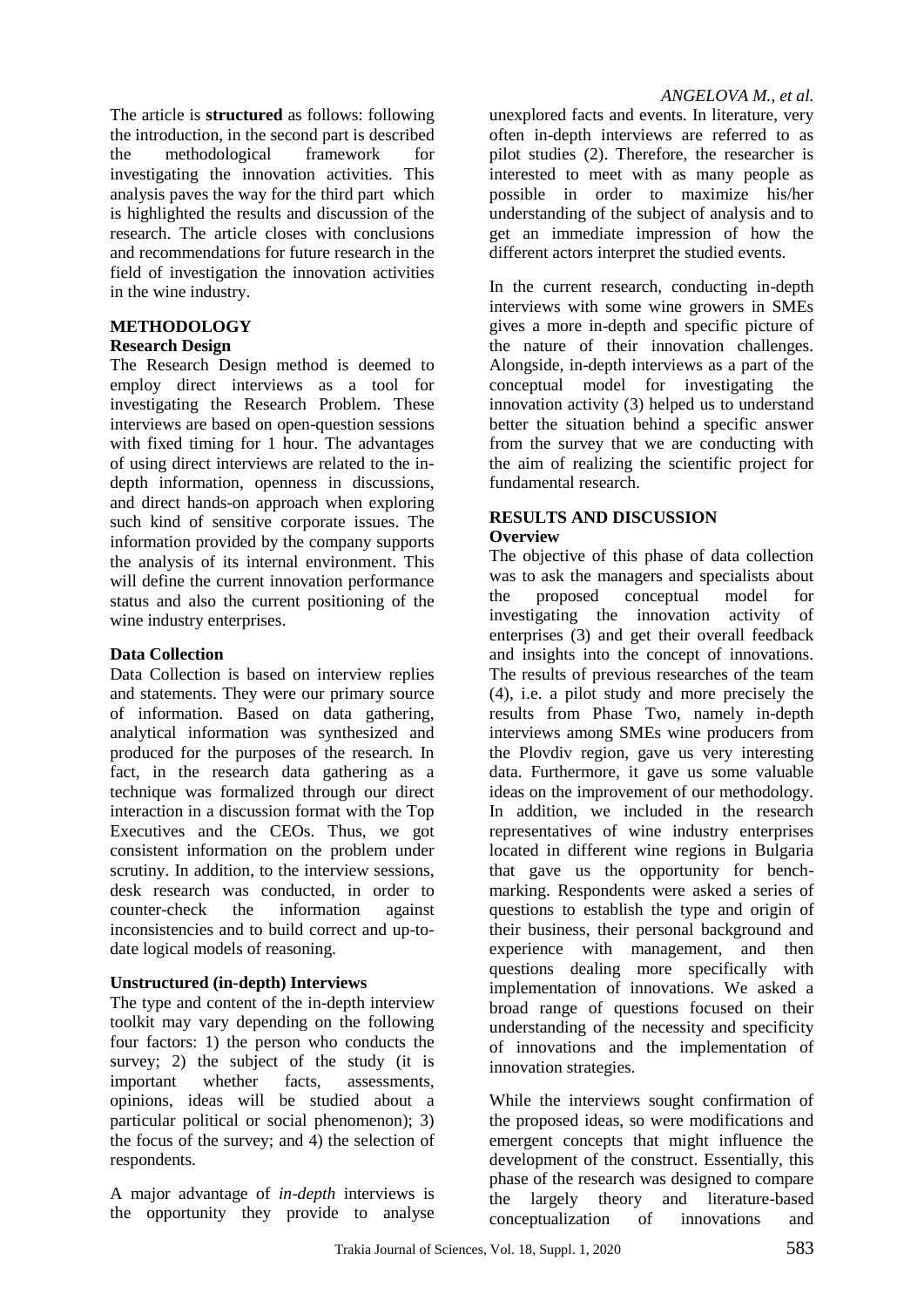innovation strategies with the practical experience and knowledge of managers and specialists.

#### **Sample Selection**

The study consisted of interviewing 15 managers and specialists who were picked from a convenience sample of SMEs from wine industry located in Bulgaria. As no such research was conducted in the companies before, it took some months to make the Top Management and Wine Specialist (oenologist, technologist, etc) willing to cooperate and finish the research. We selected a potential pool of 20 wine producers to contact for interviews based on our strongest personal relations (given the time and effort commitment necessary for the interview phase). All of the respondents were contacted

#### *ANGELOVA M., et al.*

throughout January 2020 to April 2020, of which 15 agreed to be interviewed. The enterprises are located in the area of Sofia, Plovdiv, Asenovgrad, Harmaly, Panagyurishte, Sandanski, Stara Zagora, Veliko Tarnovo. In this sense, we had included representatives by the two wine regions in Bulgaria - Danubian Plain and Thracian Valley (according to data of the State Gazette, issue 67/16.08.2005 there are two wine regions for the production of regional wines in Bulgaria). These respondents included a diverse collection of men and women from the wine industry. The revenue of the investigated enterprises for  $2018<sup>1</sup>$  ranges from 0.3 to 23 million leva (BGN). **Table 1** summarizes the characteristics of the participants and their organizations.

*Table 1. List of Interview Participants; \*F –Founder (co-founder); \*OM – Owner-Manager; \*M - Manager; \*S - Specialist; Micro enterprise; Small enterprise; \*MS - Medium-sized enterprise*

| $Com-$<br>pany | Year<br>founded | N of<br>employees | Respondent<br>Title | <b>Sex</b> | Origin in<br>$\mathbf{company}^*$ | Size of the<br>enterprise | <b>Interview</b><br>duration |
|----------------|-----------------|-------------------|---------------------|------------|-----------------------------------|---------------------------|------------------------------|
| ID:1           | 1999            | 44                | President           | Female     | F, OM                             | Small                     | 38:00                        |
| ID:2           | 1999            | 44                | Technologist        | Male       | S                                 | Small                     | 55:00                        |
| ID:3           | 2001            | 55                | <b>CEO</b>          | Female     | M                                 | MS.                       | 1:54:02                      |
| ID:4           | 2005            | 38                | <b>CEO</b>          | Female     | F, OM                             | Small                     | 1:24:05                      |
| ID:5           | 1995            | 8                 | Pres & CEO          | Male       | F, OM                             | Micro                     | 48:15                        |
| ID:6           | 1999            | 134               | Technologist        | Male       | S                                 | <b>MS</b>                 | 1:12:00                      |
| ID:7           | 1947            | 212               | Pres&CEO            | Male       | <b>OM</b>                         | <b>MS</b>                 | 1:01:00                      |
| ID:8           | 2014            | 6                 | <b>CEO</b>          | Male       | $Co-F, OM$                        | Micro                     | 49:25                        |
| ID:9           | 2005            | 15                | Technologist        | Male       | S                                 | Small                     | 31:03                        |
| ID:10          | 2005            | 15                | President           | Male       | F, OM                             | Small                     | 42:03                        |
| ID:11          | 2017            | 7                 | Pres & CEO          | Male       | F, OM                             | Micro                     | 39:10                        |
| ID:12          | 2005            | 48                | Pres & CEO          | Male       | F, OM                             | Small                     | 43:04                        |
| ID:13          | 2001            | 65                | <b>CEO</b>          | Female     | M                                 | <b>MS</b>                 | 35:00                        |
| ID:14          | 2003            | 35                | Technologist        | Male       | S                                 | <b>MS</b>                 | 25:00                        |
| ID: $15$       | 2009            | 25                | Oenologist          | Male       | S                                 | Small                     | 45:00                        |

Source: Own data

#### **Interview Approach**

Each of the managers/specialists was interviewed using semi-structured interview techniques where a series of questions were developed in advance. Follow-up prompts or questions were asked where there appeared to be more insights to gain. The interview questions began with "grand tour" type questions about the origin of the business, the respondent's involvement, and the original opportunity.

Questions about the hiring of early stage employees and the development of innovation strategy at the organization were also asked. The interview then focused on general questions about the proposed conceptual dimensions (e.g., Approbation of Innovation,

Effectiveness, Innovation Strategy, Innovation Culture and Change Culture, etc.). The interview concluded with a discussion of any final thoughts the respondent might have on the innovations and innovation strategies in general, such as how it had changed over time and what future innovation activity concerns he or she might have.

Twelve of the interviews were conducted at the manager's place of business while three were conducted via an Internet video conference.

\_\_\_\_\_\_\_\_\_\_\_\_\_\_\_\_\_\_\_\_\_\_\_\_\_\_\_\_\_\_\_\_\_\_\_\_

<sup>&</sup>lt;sup>1</sup>The Revenue data is based upon official documents published in the web site of Ministry of Justice Registry Agency in Bulgaria, Commercial Register, online available on:

[https://public.brra.bg/CheckUps/Verifications/Verificatio](https://public.brra.bg/CheckUps/Verifications/VerificationPersonOrg.ra) [nPersonOrg.ra](https://public.brra.bg/CheckUps/Verifications/VerificationPersonOrg.ra) [accessed on April,  $5<sup>th</sup>$ , 2020]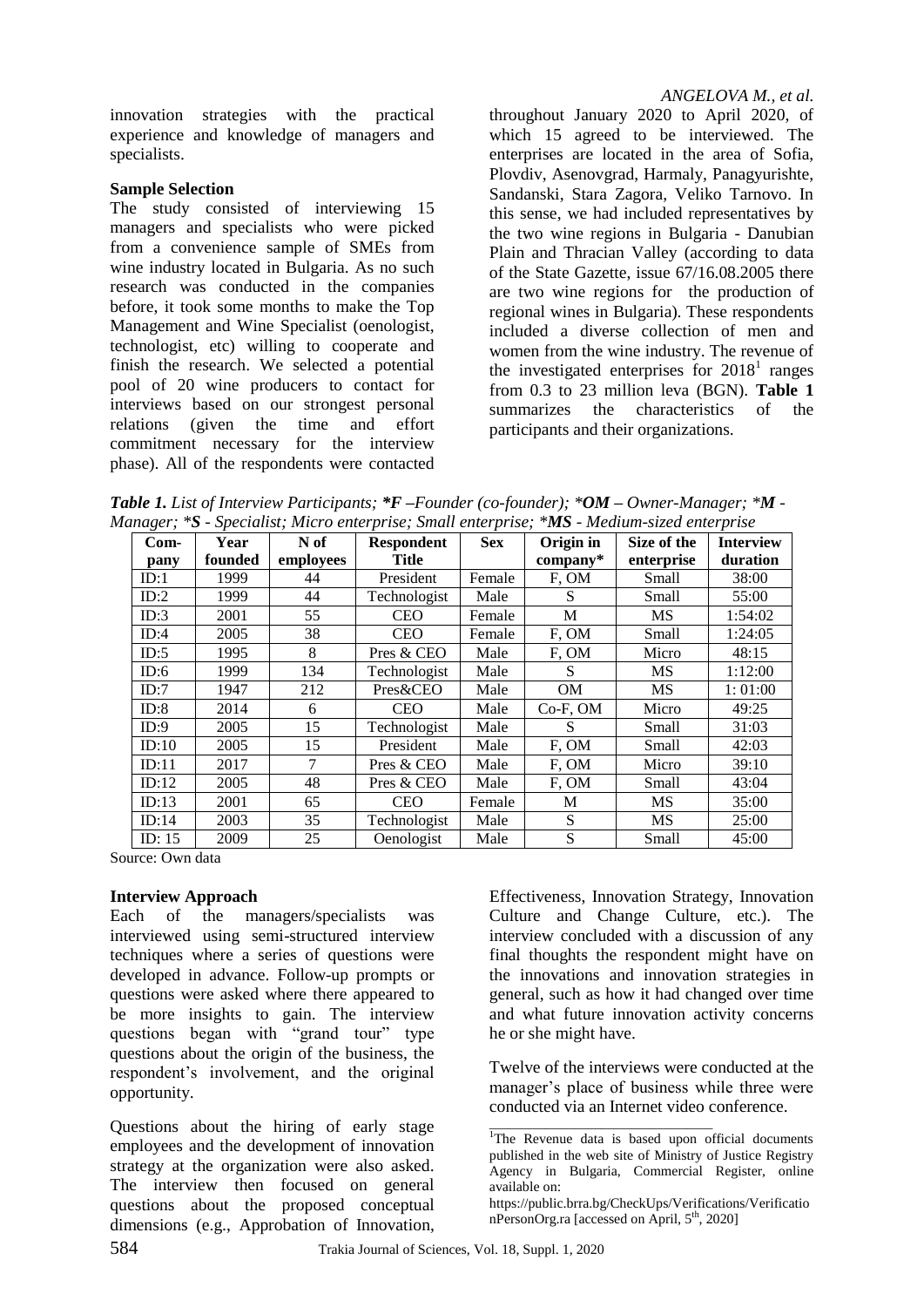In addition to its importance in evaluating the innovation activity, the interview data helped to provide much needed context, nuance, and clarity to the broader innovation picture. In addition to specific thoughts and insights around the conceptual issues (i.e. the innovation dimensions and the concept of innovation strategy implementation), the participants discussed their perceptions of how and why their innovative cultures developed as they did, the salient features of their particular cultures, and the importance of core values in the organization. Innovation strategy and implementation of innovations were clearly an issue that the participants thought about, were concerned about, and had put a great of effort into shaping or managing, as best they could.

The following subsections explore the managers' thoughts about the implementation of innovation with respect to the proposed conceptual model and their overall insights into the innovation concept.

### **The Nature of Innovations and Innovation Strategy**

To begin the interviews, the managers/specialists were asked a series of broad questions about their definition of innovation and what they thought the innovation strategy of their organization was like. Respondents were also asked if an "innovation strategy" meant anything to them and what that might be. The purpose of these general questions was to get a sense of what the participants thought about innovations (if at all) and how innovations were perceived by them and by extension, their organization. When asked these questions the respondents reported a variety of ideas and opinions. For example, innovation was the "future" of the company, "how we plan to do things", an "extension of the founder/CEO", how people "behave inside and outside the organization", and "how people think and act in future perspective." Although not expressed in the same words, collectively these ideas describe a central sense of innovation that closely matches the Schumpeter's (5) view of innovation.

Overall, the data presents several key insights into the nature of Innovations. Innovation Strategy was thought to represent the values and beliefs which underlie actions and behaviors in the firm, or colloquially, "the way we plan to do things" and the reasons behind them. An Innovation Strategy, echoing the core attributes of innovations, incorporate notions

### *ANGELOVA M., et al.*

of risk taking and flexibility, among others, in the service of opportunities. Finally, Innovation Strategy is a group endeavour which may be hard to come by, even in firms where such a culture would be expected to be found. These sentiments, taken as a whole, aligned with the proposed conceptualization of Innovation Strategy (6).

These ideas appear to support the view of Innovations as an organizational culture focused on opportunities and the things that are necessary to identify/develop them and ultimately act on them.

**Table 2** presents a selection of the evidenced data that supports this position.

## **ANALYSIS AND RESULTS**

The respondents were asked to describe a successful innovation program according to their own point of view. In most cases, through these techniques, they make a projection of their own problems and give solutions through creating the "ideal type" Innovative Enterprise. The model of a successful innovation program can be connected with *the development stage*  of every enterprise. For example, in the cases where the enterprise is a start-up the successful enterprise is imagined in the most ideal picture with minimum concrete data - the vision of the respondents is abstract following the line that all the employees are motivated and dedicated to the special cause in a sustainable enterprise. Correspondingly, the backbone is the enterprises with experience and history behind them that really work successfully - there is usually a successful enterprise, which is considered "more than the same", either staff growth, investment, geographic expansion in other regions.

Another distinguishing feature of a successful enterprise is self-sufficiency, especially in the *financial aspect*. There are many examples of where operating businesses have certain financial dependencies - from municipal budgets (in the case of enterprises that are part of municipal structures), from project funding that is unsustainable to the extent unpredictable by donors who would also end funding. Wine producers declare that they had received funds by numerous programs such as "Special Accession Programme for Agriculture and Rural Development" - SAPARD, The Phare Programme, Rural Development Programme 2014-2020, Measure 126 - Equipment, etc.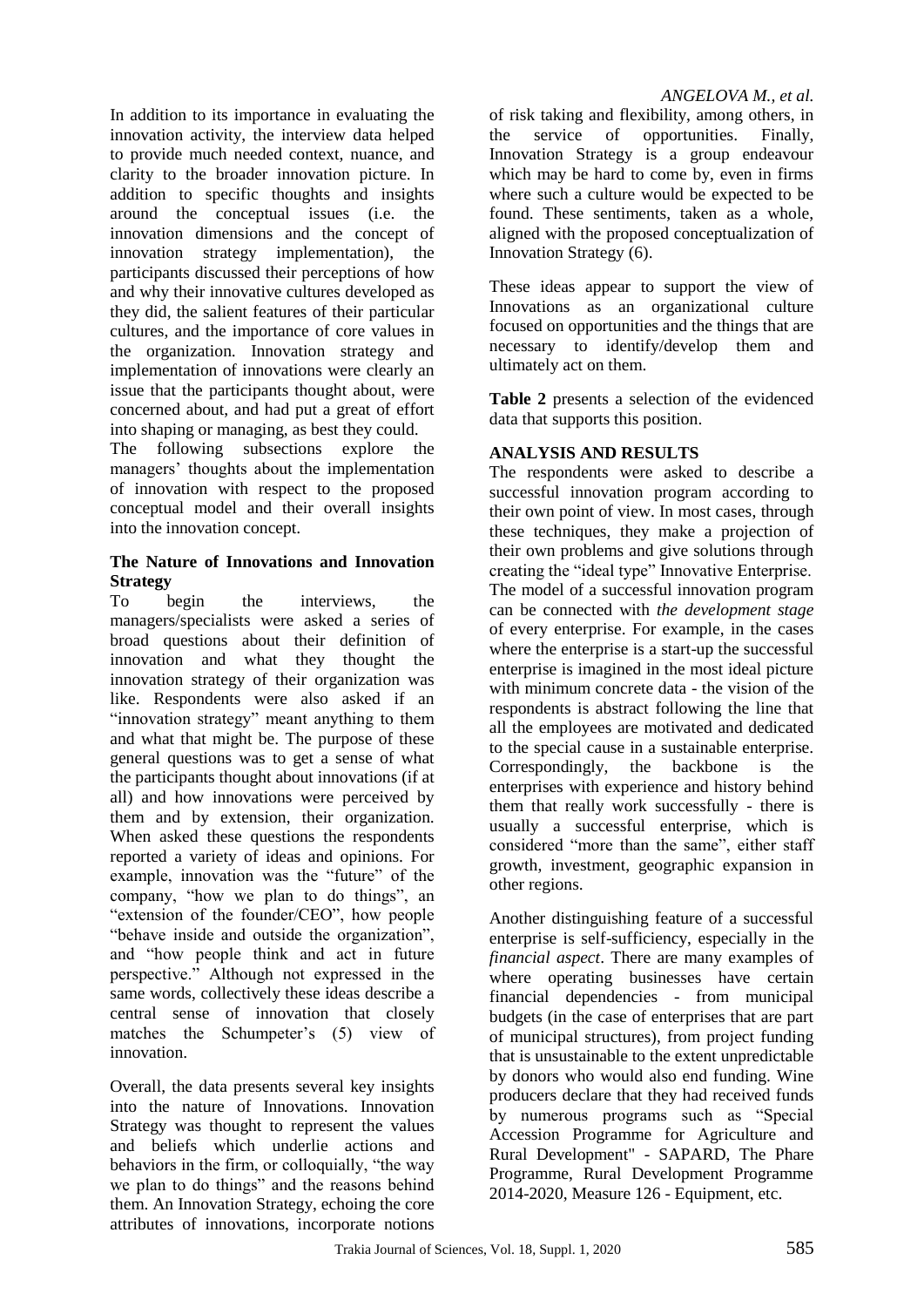*Table 2. The nature of Innovations and Innovation Strategy*

| Size of the       | <b>Examples</b>                                                                                        |  |  |  |  |  |  |
|-------------------|--------------------------------------------------------------------------------------------------------|--|--|--|--|--|--|
| <b>Enterprise</b> |                                                                                                        |  |  |  |  |  |  |
| <b>Small</b>      | "It's the ability as an entrepreneur to see opportunities combined with the resourcefulness of a       |  |  |  |  |  |  |
| Wine              | farmer who has just lived his life dealing with what is. Taking advantage of whatever                  |  |  |  |  |  |  |
| Producer          | opportunities come his way"                                                                            |  |  |  |  |  |  |
| <b>Micro</b>      | "the first word that comes to mind is 'opportunity'it's dynamic, changing, it's risky – not quite      |  |  |  |  |  |  |
| <b>Wine</b>       | - but thrilling for the manager. Developing the innovation strategy for the people - it's hard, it's   |  |  |  |  |  |  |
| Producer          | uncertain let's say, there is uncertainty involved and flexibility is required to not get too attached |  |  |  |  |  |  |
|                   | to a routine way of doing things."                                                                     |  |  |  |  |  |  |
| <b>Small Wine</b> | "we are building something from scratch,  we innovate focused on new machines and                      |  |  |  |  |  |  |
| <b>Producer</b>   | equipment  replacing human labor as much as possible"                                                  |  |  |  |  |  |  |
| <b>MS Wine</b>    | "The implementation of innovations first and foremost is to impress. It is the lifeblood of our        |  |  |  |  |  |  |
| <b>Producer</b>   | organization. We have to have the can-do attitude to solve the problem for a customer in the           |  |  |  |  |  |  |
|                   | fastest and most convenient, most value-added way"                                                     |  |  |  |  |  |  |
| <b>Small Wine</b> | "[innovation strategy] would be outside-the-box, freedom, willing to take a risk."                     |  |  |  |  |  |  |
| <b>Producer</b>   |                                                                                                        |  |  |  |  |  |  |
| <b>Micro Wine</b> | "the innovation strategyit's about having ideas and understanding how to execute the ideas"            |  |  |  |  |  |  |
| <b>Producer</b>   |                                                                                                        |  |  |  |  |  |  |
| <b>MS</b>         | "it is a certain passion, excitement, and nimbleness that you bring to a situation.  that's the        |  |  |  |  |  |  |
| Wine              | nature of playing a game, that is the nature of a season, there is the odd challenge, but here is what |  |  |  |  |  |  |
| Producer          | we have to do and here is the tweak up of how we are going to make it if we just keep going            |  |  |  |  |  |  |
|                   | forward."                                                                                              |  |  |  |  |  |  |
| <b>Small</b>      | "[it is] a culture of empowerment and we want people to make decisions and if they make a              |  |  |  |  |  |  |
| Wine              | mistake then let's just talk about how we are going to solve it or fix it or make it so it doesn't     |  |  |  |  |  |  |
| Producer          | happen again."                                                                                         |  |  |  |  |  |  |
| <b>Micro</b>      | "innovation to me is a whole range of things, because you can be innovative in how you deliver         |  |  |  |  |  |  |
| Wine              | services, how you take care of customers, how you handle your own team members, that sort of           |  |  |  |  |  |  |
| Producer          | thing. Pretty broad and in just thinking differently than the norm"                                    |  |  |  |  |  |  |
|                   | "the implementation of innovation strategy gives you a bit of the license to not miss out or look at   |  |  |  |  |  |  |
| <b>Small</b>      | what's been done before or slot yourself into the best practice precedent $-1$ think every decision    |  |  |  |  |  |  |
| Wine              | we make, we look at it with the lens of do we want to follow or do we want to lead. Sometimes          |  |  |  |  |  |  |
| <b>Producer</b>   | you want to follow, there is nothing inherently bad about that, but it's just that the rules aren't as |  |  |  |  |  |  |
|                   | tight when you have a clear and prospective innovation strategy."                                      |  |  |  |  |  |  |

Source: Own data

In the answers of the respondents in some enterprises was identified *an inconsistency*. On the one hand, they claim that they are not innovative (3 companies), do not implement innovative strategies, but at the same time, they offer interesting new services, such as the opportunity for customers to make their own batch of 300 bottles of wine, their own blend, wine tourism with different wine packages, etc. They do not understand the nature and types of innovations and at the same time they do not realize that their actions are innovative.

There are *conflicting sentiments* regarding the production of *new wines*. 3 of the enterprises have included in their assortment orange wine. blue wine, wine with roses, white wine from red grapes, green wine, etc., while others rely on traditional Bulgarian varieties. More than half of the organizations are focused on the concept of returning traditions 100 years ago, before modernization. One of the wineries wants to produce handmade boutique wine and pure wines. But most of the participants claim

that "wine is fashion, but the customer should not be snobbish, i.e. he/she should consume wine that he/she personally likes, not what others direct him to buy".

All respondents are adamant about the *introduction of new machinery*, equipment and technology, and are participating in various funding programs. New enzyme preparations and the application of drones to reduce the consumption of preparations are introduced to improve quality and yield. They are introducing a winery (wine combine) and other equipment to reduce the human factor. The winemakers are of the opinion regarding the lack of qualified specialists who have the experience and knowledge to develop the enterprise. Affidavit of support of the abovementioned, none of the enterprises had introduced organizational-managerial innovations. They are focused in product, process, and technological innovations.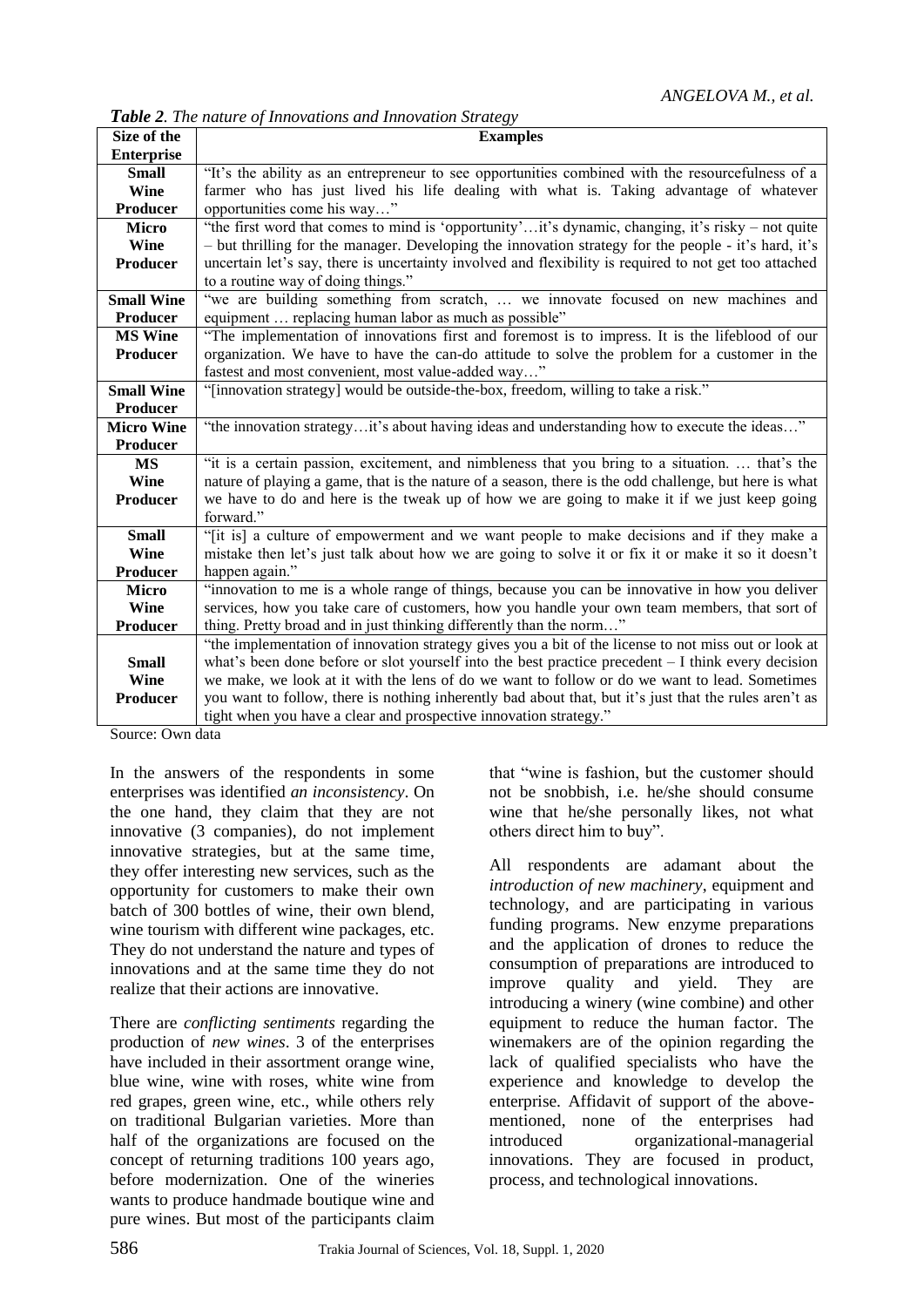82% of the respondents have implemented *ancillary services*, believing that "the money is in the services, not in the product", incl. wine tourism, wine packages, sale of local products. They possess a hotel or guest house, restaurant, degustation room where they can develop wine tourism by themselves. Working with partner organizations and tourist agencies in Bulgaria and abroad, for 2019 they have guests from more than 50 countries. One of the cellars develops a fishery and a farm for the production of specialized goat meat in addition to the accompanying activities.

Most wine producers participate in different *competitions* and have various *rewards.* 53% of them have exported in the EU and other countries like Vietnam, Russia, etc. All but one of the enterprises are focused in the production of boutique wines with high quality, not a commercialized product, based on the statement that they are trying "to produce good wine at a reasonable price with high quality".

The leading weakness for the development of the sector is the *lack of a strong branch organization*, the *inability to create clusters* at the moment, the *insufficient advertising on international markets*. They exemplify France (Bordeaux and Marseille region), Italy, Spain, and Portugal and the way in which their wines are promoted. Till now, there are some examples of regional grouping experiences in Bulgaria, such as the Veliko Turnovo Wine Destination and Southern Sakar. Many investigations are focused on the necessity to develop wine clusters (7) but respondents state that the Bulgarian winegrowers need more time to mature for the idea.

A huge problem for wine producers is the *50% reduction of the raw material in Bulgaria*, and as a result in 2019 the vineyards are twice less than in 2006. This is the reason for the inability of Bulgarian producers to respond to the quantities demanded from the foreign markets. They are directing funds to increase their own vineyards. One of the cellars is opening two new production bases in 2020, which is using the Charmat method for the production of sparkling wine, making them unique for Bulgaria. None of the managers and technologists are focused in the production of BIO, Organic and Eco wine because of the specific requirements and procedures in this type of wine.

As this research is a part of a project, in other papers (8) we distinguished several types of

### *ANGELOVA M., et al.*

innovations. The results of in-depth interviews according to the implementation of innovations is summarized in **Table 3.**

Most answers to the question "How do you measure innovation?" are incomplete or contradictory. One of the reasons that a very small sample of all companies in the world have formal innovation metrics is because this simple question does not have a simple answer. Metrics can be important levers of innovation – for driving behavior, as well as evaluating the results of specific initiatives. Defining the right metrics for the wine industry business can be tricky. There's generally no one right answer and agreeing on what to measure can feel more like art than science.

The heart of the problem is that today's competitive environment is radically different from the industrial environment in which traditional innovation metrics were born. Because most metrics programs begin with benchmarks of established companies that have been successful with new products, metrics tend to revert back to traditional measures of R&D or technology investment and effectiveness. If we focus on these two parameters, 14 (93.3%) of the companies apply innovations in R&D and new technologies. In line with this, it can be concluded that wine producers possess high innovation index. Across the Fortune 1000 (9) that do possess innovation metrics, for example, the most prevalent metrics include: Annual R&D budget as a percentage of annual sales, Number of patents filed in the past year, Total R&D headcount or budget as a percentage of sales, Number of active projects, Number of ideas submitted by employees, Percentage of sales from products introduced in the past X year(s).

The participants do not implement these metrics, do not have patents and cannot evaluate whether or not have active projects, R&D budget as a percentage of sales, etc. While some of these metrics are valuable for driving investment in innovation and evaluating results, they provide a limited view. In today's environment in which "open innovation" (13% of respondents apply) can create differentiation and competitive advantage, for example, some of these metrics actually inhibit strategic innovation. And in an environment in which disruptive innovation (10) must be wholeheartedly embraced as a core strategy, fundamentally new types of behaviors are required, and subsequently new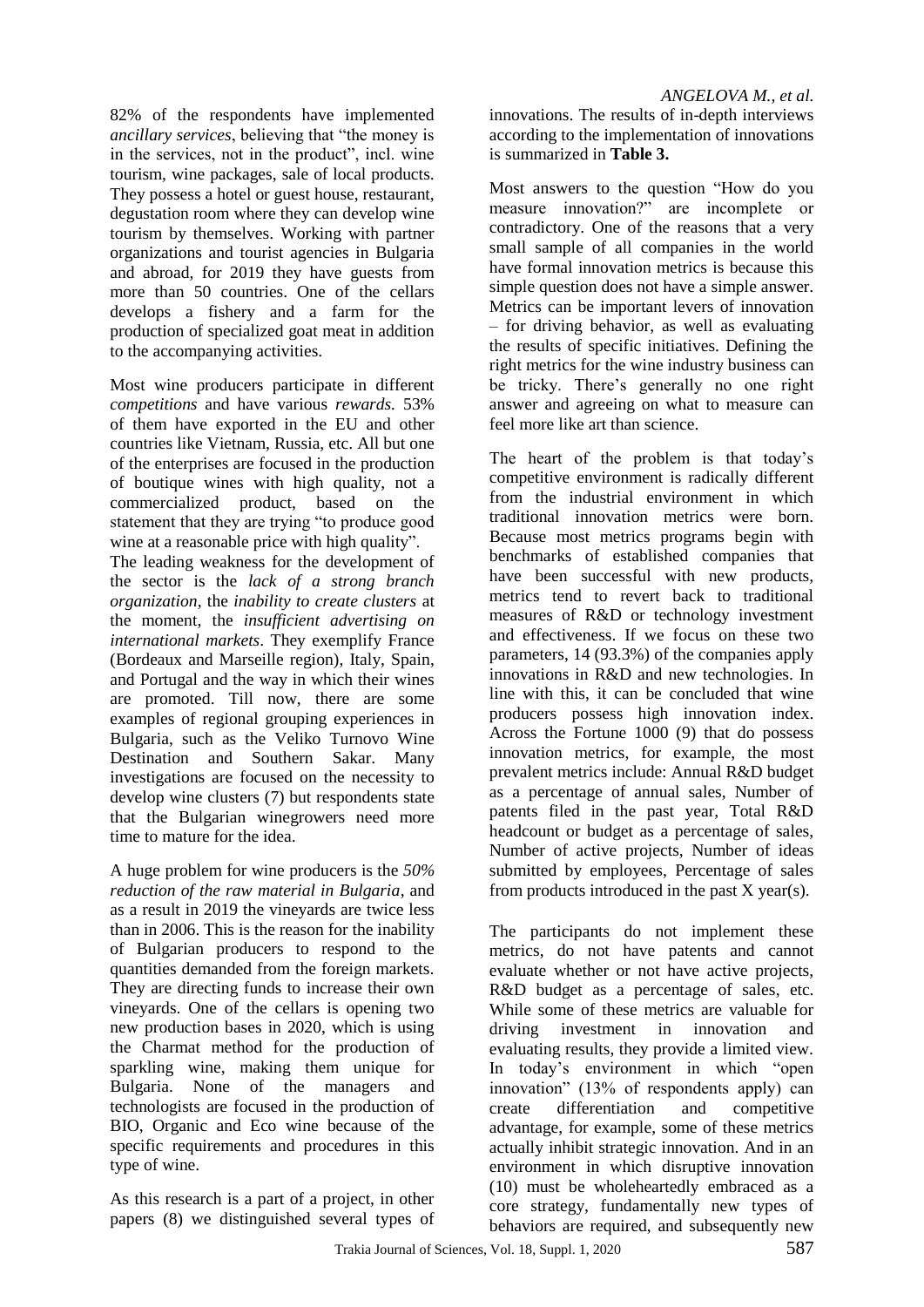#### *ANGELOVA M., et al.*

structures and related metrics to drive these behaviors. Affidavit of support of the above mentioned, it's not possible to calculate the Innovation Index for the wine industry enterprises which participated in the interview.

All of the participants state that the regulatory mechanisms of the institutions are not well developed and "Bulgarian institutions are an obstacle not a supporter for the development of the industry and business initiatives".

| Criteria                                                                                            | Types of innovations                                                   |                                                                                                     |                                                                                            |                                                         |                                                     |  |  |
|-----------------------------------------------------------------------------------------------------|------------------------------------------------------------------------|-----------------------------------------------------------------------------------------------------|--------------------------------------------------------------------------------------------|---------------------------------------------------------|-----------------------------------------------------|--|--|
| (1) According to the object of innovation                                                           | product                                                                | process                                                                                             | marketing                                                                                  | organizational-<br>management                           |                                                     |  |  |
|                                                                                                     | 100%                                                                   | 60%                                                                                                 | 33%                                                                                        | $\Omega$                                                |                                                     |  |  |
| (2) According to the degree of radicalism, the                                                      | basic                                                                  | improved                                                                                            | pseudo-innovation                                                                          |                                                         |                                                     |  |  |
| depth of change and the time-lag between the<br>idea and its practical application                  | 13%                                                                    | 66%                                                                                                 | 6.66%                                                                                      |                                                         |                                                     |  |  |
| (3) According to the source                                                                         | innovation from<br>research and<br>development                         | own<br>company<br>innovation                                                                        | innovation from other sources                                                              |                                                         |                                                     |  |  |
|                                                                                                     | 80%                                                                    | 60%                                                                                                 | 33%                                                                                        |                                                         |                                                     |  |  |
| (4) According to the company strategy                                                               | Open innovation                                                        |                                                                                                     | closed innovation                                                                          |                                                         |                                                     |  |  |
|                                                                                                     | 13%                                                                    |                                                                                                     | 80%                                                                                        |                                                         |                                                     |  |  |
| (5) According to the field in which innovation<br>is realized                                       | industrial                                                             |                                                                                                     | managerial                                                                                 |                                                         |                                                     |  |  |
|                                                                                                     | 100%                                                                   |                                                                                                     | 6.66%                                                                                      |                                                         |                                                     |  |  |
| (6) According to the material form                                                                  | material (represented as a material<br>object - product or technology) |                                                                                                     | non-material (no substance form -<br>legal innovations)                                    |                                                         |                                                     |  |  |
|                                                                                                     | 20%                                                                    |                                                                                                     | 13% (2 enterprises)                                                                        |                                                         |                                                     |  |  |
| (7) According to the source of ideas, the<br>emergence of innovation can be triggered               | by specific users                                                      | from a new<br>discovery                                                                             | from the company's own needs                                                               |                                                         |                                                     |  |  |
|                                                                                                     | 27%                                                                    | 20%                                                                                                 | 66%                                                                                        |                                                         |                                                     |  |  |
| (8) According the novelty of the company, the<br>market and the particular consumer<br>respectively | new products<br>globally                                               | a brand new<br>product for<br>the company<br>with which it<br>is entering a<br>new market<br>for it | new product,<br>which<br>complements<br>the existing<br>product range<br>of the<br>company | sophisti-<br>cated<br>company<br>product                | re-<br>positi<br>oned<br>comp<br>any<br>produ<br>ct |  |  |
|                                                                                                     | $\boldsymbol{0}$                                                       | 6.66%                                                                                               | 93.3%                                                                                      | 66%                                                     | 33.3<br>$\%$                                        |  |  |
| (9) According to the impact of innovation on<br>consumer habits                                     | innovations,<br>uninterrupted<br>consumer habits<br>53.3%              | innovations, changing<br>consumer habits<br>20%                                                     |                                                                                            | innovation,<br>creating new<br>consumer habits<br>6.66% |                                                     |  |  |

*Table 3. Types of implemented innovations by wine producers*

Source: Own data

Many surveys assess the impact of entrepreneurial skills to launch managerial initiatives in the sphere of innovation activities. At most valuable level is the communication skills, the initiative, the ability to work in a team and managerial skills and abilities of the manager. The lack of organizational-management innovations is an issue that must be checked with the results from the inquiry card. It's a possible limitation that at the time of the interview the respondents emphasize only toward the product and its quality and as a consequence, all the efforts are focused in this field.

After all, if a generalized model of a successful Innovative Enterprise from the wine industry in Bulgaria has to be drawn, it may be described as follows: *A successful Innovative Enterprise is a functioning enterprise with a clear vision and practice of identifying significant, positive change and introducing it in the enterprise environment. It is focused on improving or replacing business processes to increase efficiency and productivity, and on producing good wine at a reasonable price with high quality.*

According to the in-depth interview results, when people evaluate the product/service as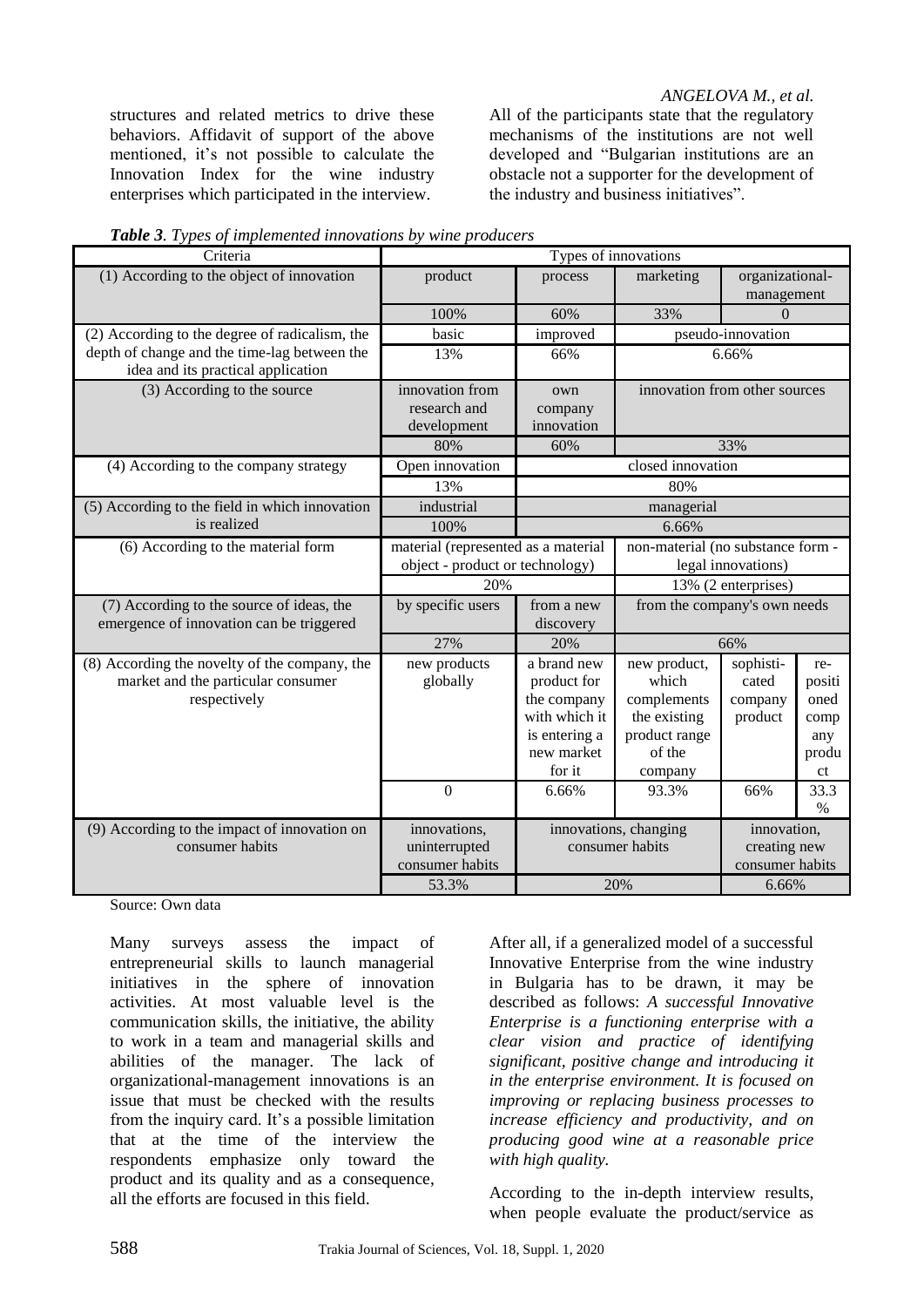good and use it more than ones, that means that the enterprise reaches its goals.

The dominant qualities of interviewed wine growers are: Communication skills, Activity and Initiative, Ability to work in a team, Proactiveness, and Strategic planning capabilities. What became apparent when reviewing the questionnaire items in light of the interview results was that some of the questionnaire items did not appear to sufficiently capture the concepts intended in the development of the innovations. After the interviews were conducted and we had an opportunity to think through and review the transcripts, there was a sense of disconnection between some of the items and the sentiments expressed by the respondents. While some of the ideas seemed to be relatively well captured, others did not. This perhaps should have been expected that not all of the concepts would be considered highly relevant by the respondents, this might have been exacerbated by items which may ultimately have been conceptually unrelated.

However, the results from the interviews including notions of strategic planning, shared struggle, and motivated representatives (managers and specialists) seemed to describe different concepts than work expectations and job responsibilities. Instead, the desired focus was more about team work and mutual support. Accessing cohesion through work expectations and job responsibility may be too indirect compared to more direct questions such as "I feel like I can count on others in the organization for support".

Several questions were oriented more towards generalized risk-taking and innovation rather than changing to pursue or develop new opportunities. These risk-taking and innovation items seemed too abstract and removed from the intended notion of innovation and change for or because of opportunities. While these might be related to innovation and change, conceptually these might be reflecting different ideas, for example, fear of sharing ideas might be more related to workplace bullying. Different items such as "our organization moves quickly to go after new opportunities" and "more experienced employees encourage new people to experiment with new ideas or ways of doing things" were generated as replacements instead. These items seemed to much better reflect the intended concepts in this dimension.

## **CONCLUSION**

This paper outlined the objective, procedure, sample selection, and analysis and results of Phase One of the research project data collection, which was based on interviews with practicing managers/specialists. The purpose of this phase was to explore the domain of Innovation and compare the proposed conceptual model against the experiences, expertise, and insights of managers and specialists. The intention was to evaluate the real world fidelity of the model and to compare our conceptual thinking and interpretation against practitioner-described reality.

The 15 interviews with managers/specialists produced a wealth of data that largely supported the conceptual thinking of the model while also providing important context, nuance, and explanation to the respondent's perspectives on Innovation Strategy. One of the interesting findings was that although some of the wine producers implement innovations they don't realize it. Furthermore, the focus of their innovations is in the product, process, and technological innovations. The latter comes from their effort to reach a balance between quality and price. As concerns the role of institutions for the innovation activity of wine producers, it looks like that the institutions are more like an obstacle rather than a support for such activity.

This rich qualitative data helped to ground the model and provide evidence for the veracity of the proposed dimensions. This data also provided important foundational evidence for future innovation work which might explore the formation of innovation strategy and its change in organizations.

## **ACKNOWLEDGMENTS**

The research is part of a project КP-06- М25/5/17.12.2018, financed by the National Science Fund of Bulgaria, Ministry of Education and Science.

#### **REFERENCES**

- 1. Dimitrova, G., Angelova, M. and Pastarmadzhieva, D., Innovation Activity as an Element of the Competitiveness of Wine Industry: a Conceptual Framework. *Trakia Journal of Sciences*, 17 (1): 221-226, 2019.
- 2. Shoukry, D., S. and Wang, C. K., The Management of Innovation: Strategy, Structure, and Organizational Climate. *IEEE Transactions on Engineering Management*, 40 (1): 14-21, 1993.